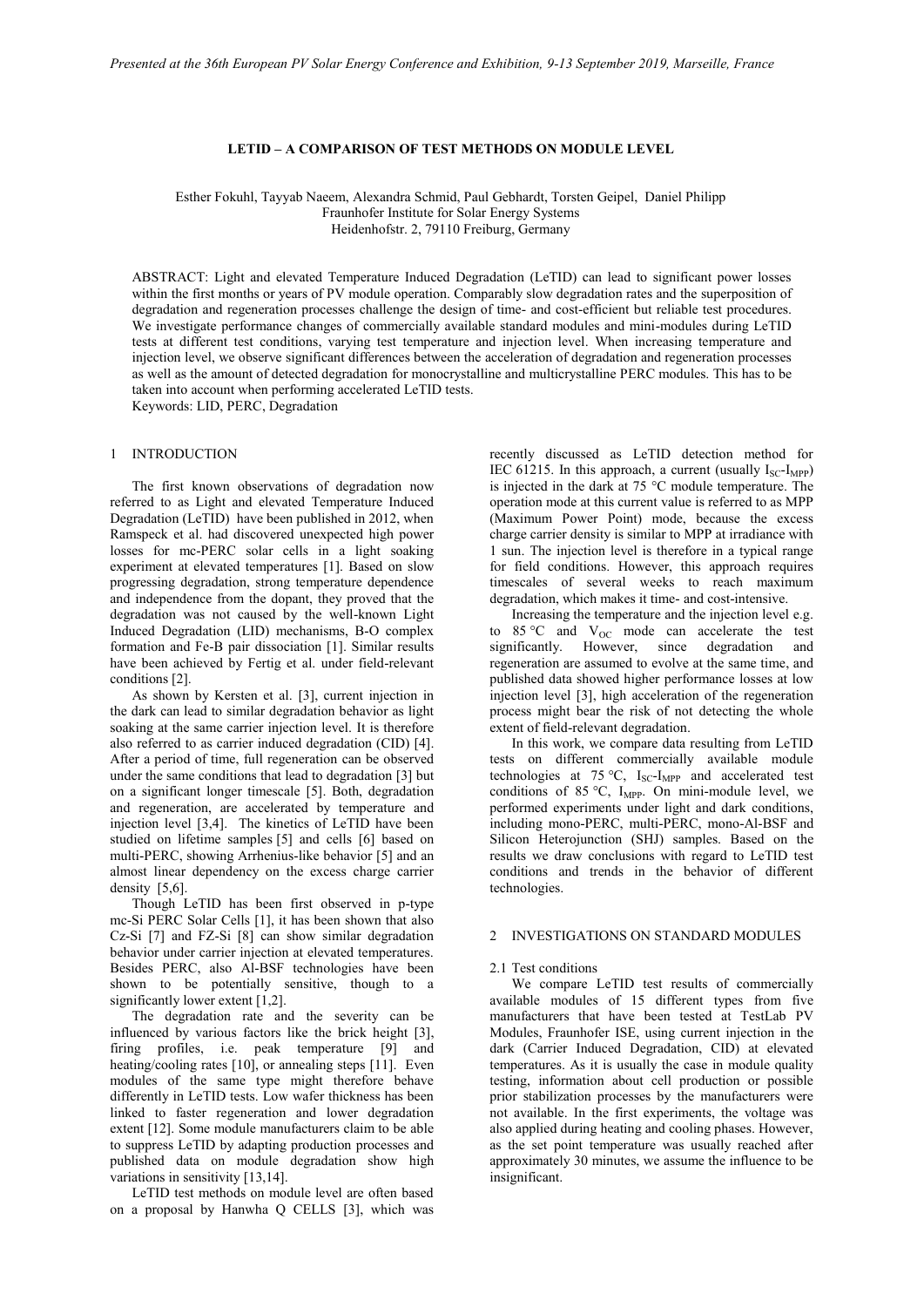After reaching steady state, the test conditions were:

- IEC-Draft:  $75 \text{ °C} \pm 3 \text{ °C}$ , I<sub>SC</sub>-I<sub>MPP</sub>
- Accelerated test: 85 °C  $\pm$  7 °C, I<sub>MPP</sub>

A temperature control sensor was placed on the rear side of one module in the middle of the climatic chamber. The temperature of all tested modules and the applied voltages were monitored during the test.

The comparably high uncertainty given for the module temperature in the accelerated test was only reached in two test intervals with temperatures of up to approximately 91.5 °C due to Ohmic heating of the modules at  $I_{\text{MPP}}$ . In most test intervals, the temperature at steady state could be controlled to 85 °C  $\pm$  3 °C.

Unless otherwise stated, the modules were tested without any prior treatment as BO-LID stabilization.

Changes in module performance were detected by intermediate measurements at STC at CalLab PV Modules, Fraunhofer ISE with a total relative uncertainty of 1.8 % and a long term reproducibility below  $\pm$  0.5 %.

### 2.2 Test results

Characteristic performance changes during LeTID tests at 75 °C and  $I_{SC}$ - $I_{MPP}$ , as proposed for IEC 61215, are displayed in Figure 1. The module types included in the comparison consist of different cell technologies: mono-PERC, multi-PERC, cast-mono-PERC and multi-Al-BSF. For each PERC module type, two samples were available for the test. In the illustration, full and half markers of the same color and shape identify different samples of the same module type.

All modules show degradation, with a trend to lower sensitivity of mono-PERC (-2 % to -3.6 %) and higher variety of the sensitivity of multi-PERC and cast-mono-PERC (-3.8 % to -7.5 %) within the testing time. With the exception of one mono-PERC module of type C, all tested module types show progressing degradation during at least 800 h. For none of the modules the beginning of the regenerating phase has been observed within the testing time, indicating that further testing might have led to a higher amount of degradation. After a storage time of eight months, which led to a small recovery (0.3 % and 0.5 %), the Al-BSF module and one multi-PERC module of type M were tested further up to a total testing time of more than 1500 h. In total the combination of storage and further testing led to additional degradation of -0.8 % (multi-PERC M) and -0.3 % (Al-BSF N) without indications for the start of the regeneration phase.

Due to the slowly proceeding degradation, it is highly time consuming to reach the maximum performance loss of all module technologies with these test conditions. Defining a stop criterion might be a possible solution to reduce testing time, but could lead to an underestimation or overestimation of sensitivity, depending on the degradation speed.



**Figure 1:** Progress of relative power change during LeTID testing at 75 °C, current injection in the dark,  $I_{SC}$ - $I_{MPP}$ .

Increasing the temperature and injected current to 85 °C and I<sub>MPP</sub> on multi-PERC modules led to the LeTID test results shown in Figure 2. As not all module types have been tested with both, 'fast' and 'slow' test conditions, the blue markers identify performance changes of modules, which can be compared to test results at 'slow' LeTID test conditions on modules of the same type.

By increasing the current to  $I_{MPP}$ , an injection level slightly beyond Voc mode is achieved.

Due to the acceleration, we observe the beginning of the regeneration phase of all tested multi-PERC modules, excluding type P, within 400 h. A broad range of maximum degradation between -1.5 % (type P) and -9.2 % (type G) was measured. In case of type P, accidental consecutive current injection at temperatures beyond 30 °C led to a non-stable performance increase due to recovery after the fourth test interval (see Figure 2). The result of the modules of type G (-9.1 % and -9.2 %) can be directly compared to two modules of the same type that have been tested at 75 °C and MPP mode (see Figure 1). Under these test conditions, only -5.9 % and -7.2 % performance losses were measured, as degradation was probably still proceeding after the testing time of 808 h.

Module types J and K were also tested in a slow LeTID test: after initial LID testing  $(60 \text{ kWh/m}^2 \text{ at } 55 \text{ °C})$  $\pm$  5 °C), a LeTID test was performed at 70 °C  $\pm$  3 °C, 885 h, MPP mode, whose results were not added to Figure 1. The maximum measured performance losses of  $-4.2\%$  (type J) and  $-4.3\%$  (type K) after LID and LeTID testing are comparable to the losses at 85 °C and Impp between -4.2 % and -5.0 % (see Figure 2). Also for these modules the start of the regeneration phase was not seen in the slow test within the testing time.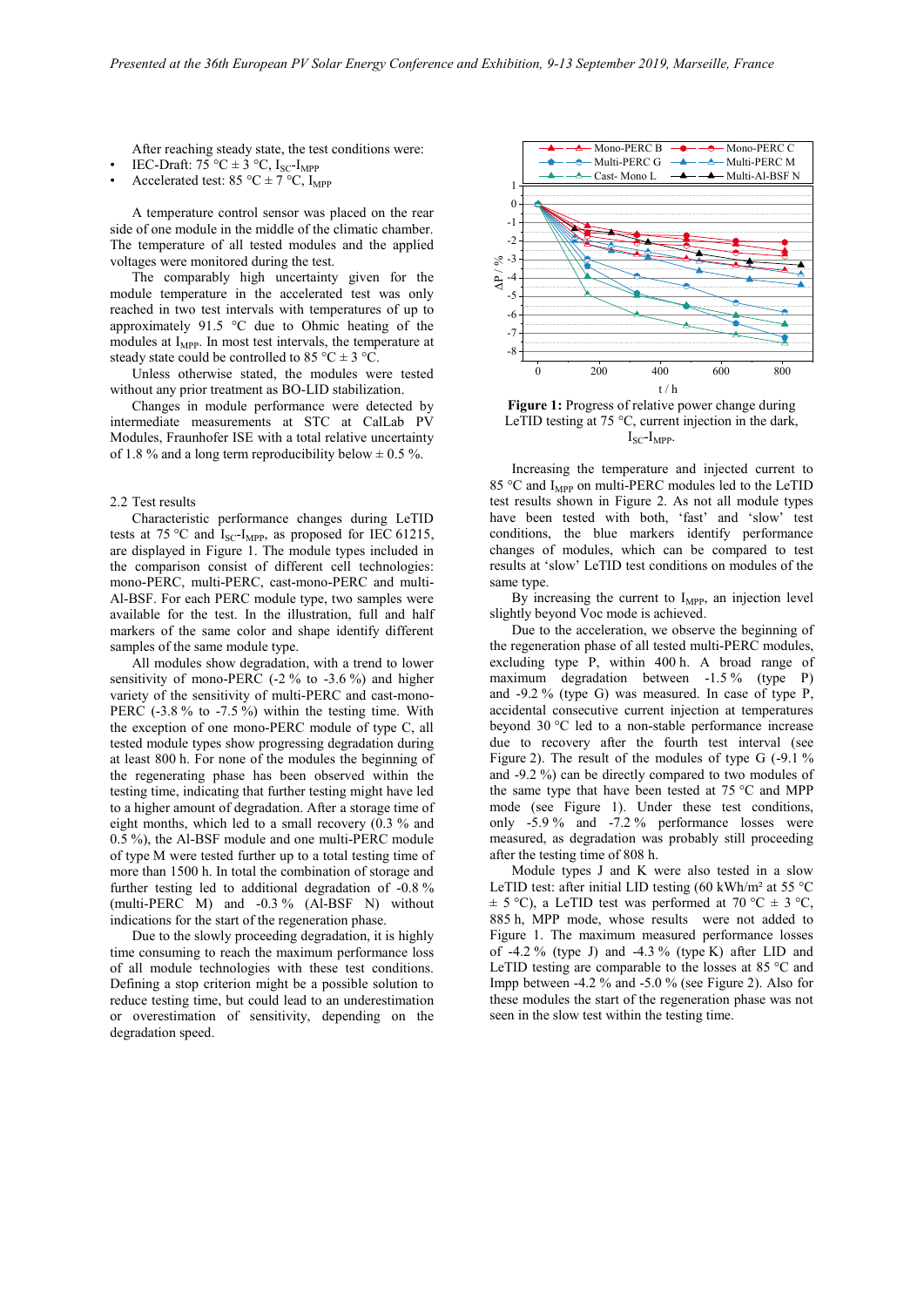

**Figure 2:** Progress of relative power change of multi-PERC modules during LeTID testing at 85°C, current injection in the dark,  $I_{\text{MPP}}$ .

The progress of measured performance changes of mono-PERC and cast-mono-PERC modules at 85 °C and  $I<sub>MPP</sub>$  is given in Figure 3. The module temperature of type cast-mono-PERC L reached approximately 94 °C in the second test interval due to Ohmic heating. As the maximum performance change was already measured after the first test interval, the maximum amount of degradation was not affected by the higher temperature and we include the results into the comparison. The maximum detected degradation of type cast-mono-PERC L under the accelerated test conditions of -5.1 % and -6.5 % is slightly lower than the maximum degradation found for modules of the same type after 808 h CID at 75 °C and  $I_{SC}$ - $I_{MPP}$  (see Figure 1). The insitu measurement of the voltage, that was applied to keep the current constant, shows a minimum after approximately 20 h in the first test interval (see Figure 3), indicating that not the whole amount of degradation was detected after the test interval of 96 h. Compared to the multi-PERC modules, the increase of temperature and injection level led to significantly higher acceleration of the degradation and regeneration processes of cast-mono-PERC.

The tested mono-PERC modules did not show significant degradation in the test at 85  $^{\circ}$ C and I<sub>MPP</sub> (see Figure 3). The maximum performance losses of -1.1 % and -1.2 % were detected for two modules of the types B and H after the first test interval. The in-situ voltage measurement during this interval (not shown) did not reveal clear indications for significantly higher degradation during the test interval as it was the case for the cast-mono modules. As modules of types B and C showed higher degradation in the range of -2.1 % to -3.6 % during the LeTID test at 75 °C in MPP mode (see Figure 1), we assume that the higher injection level and the higher temperature accelerated the regeneration process so strongly that less degradation was reached. Possible BO-stabilization processes on the mono-PERC cells might be one reason for the different behavior.



0 100 200 300 400 500 600 **Figure 3:** Progress of relative power change of monoand cast-mono-PERC modules during LeTID testing at 85 $\degree$ C, current injection in the dark,  $I_{\text{MPP}}$ ; Inset: In-situ voltage measured during the first test interval on a module of Type L.



**Figure 4:** Maximum performance losses detected for mono- and multi-PERC modules during LeTID tests.

### 2.3 Trends in technologies

An overview of the maximum detected degradation for mono-PERC and multi-PERC modules tested under standard and accelerated LeTID test conditions is given in Figure 4. Please note that there have been variations in total testing time, and especially at  $75 \text{ °C}$ ,  $I_{\text{SC}}$ - $I_{\text{MPP}}$ , additional degradation would probably have been reached in further test intervals. Also, we included data of test intervals with slightly higher temperature deviations than given above ( $|U| > 3$  K), and data from LeTID tests after light soaking at 55 °C. In the latter cases the total degradation of both tests was used for the comparison, as LeTID might already have occurred during the LID test at 55 °C. Cast-mono PERC modules have been categorized as multi-PERC in this comparison.

Though LeTID is not only an issue of multicrystalline cell technologies, there is a clear trend of lower sensitivity in mono-PERC modules in our data. One possible explanation for the lower sensitivity of the tested mono-PERC modules is prior BO-stabilization by the module manufacturers. As shown in [7], BO-stabilization processes can limit the extent of LeTID degradation.

For multi-PERC modules we see a wide range of sensitivity, suggesting that some module suppliers are able to reduce LeTID by controlling their manufacturing processes.

Under accelerated test conditions of 85  $\degree$ C and I<sub>MPP</sub>,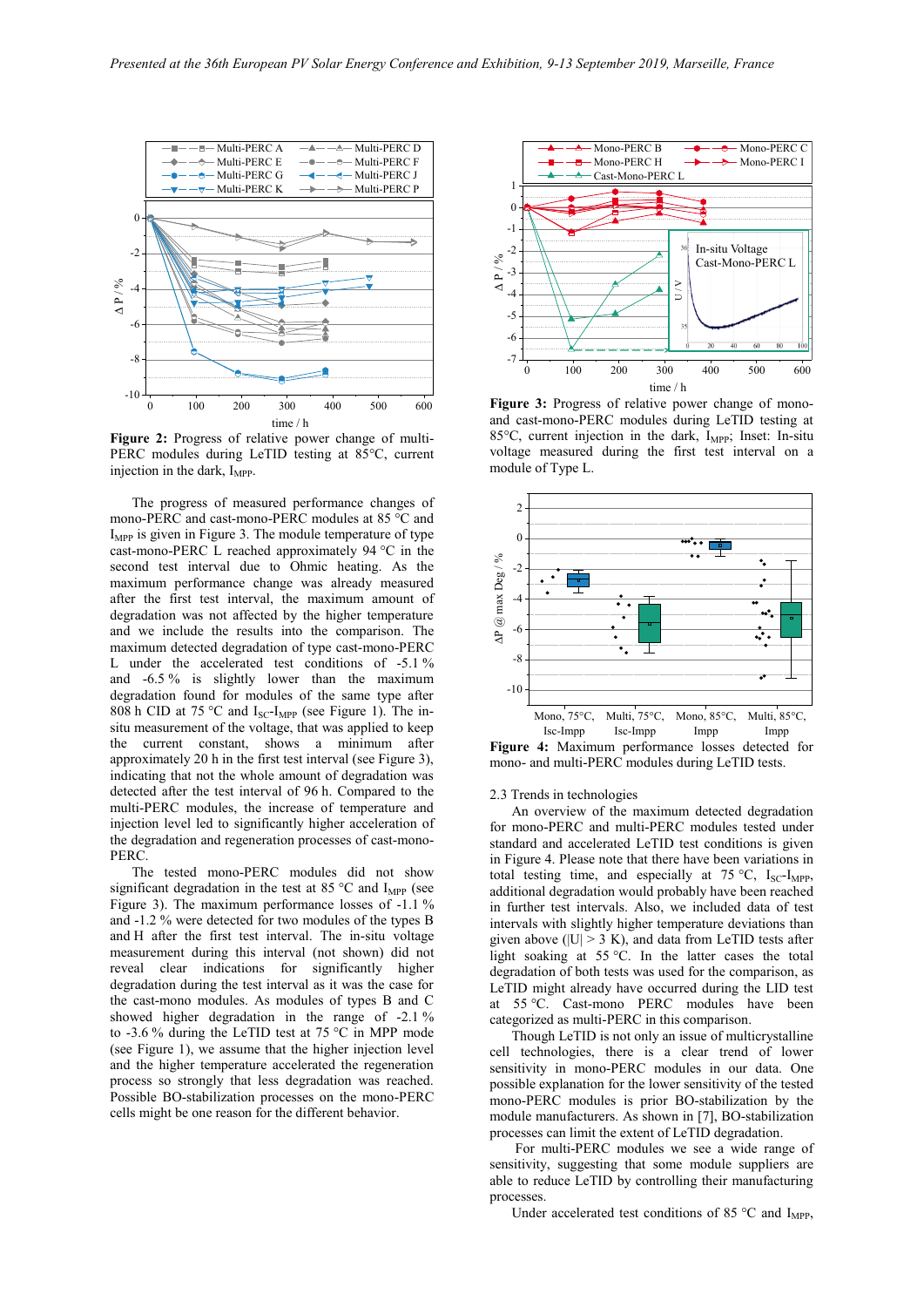almost no degradation is seen for mono-PERC. As explained above, we assume that these conditions might accelerate the regeneration process in mono-PERC cells in a way that leaves field relevant degradation undetected. For the multi-PERC modules included into our investigations, the degradation extent observed in both test methods in the given time is comparable. However, it must be emphasized that the maximum degradation extent probably has not yet been reached in the case of 75 °C and  $I_{SC}$ - $I_{MPP}$ .

The given trend has been seen on 15 module types of 5 manufacturers and should not be generalized for all modules available on the market.

# 3 INVESTIGATIONS ON MINI-MODULES

#### 3.1 Test approach

To enable a comparison of cell technologies under LeTID test conditions, we performed light soaking and current injection tests at elevated temperatures. 6-cell laminates were prepared at Fraunhofer ISE using commercially available mono-PERC, multi-PERC, mono-Al-BSF, and silicon heterojunction (SHJ) cells (each cell technology from the same type).

We did not perform any prior BO-LID stabilization procedures, since all field relevant effects, which might proceed during the chosen test conditions, should be investigated.

The current injection test was performed at the above discussed 'slow' LeTID test conditions of 75 °C  $\pm$  5 °C and MPP mode  $(I_{SC} - I_{MPP})$ .

The light soaking test was performed in a climatic chamber with integrated AAA solar simulator, according to IEC 60904-9, at 85 °C  $\pm$  5 °C (module rear side). During the test, the modules were operated in MPP.

The performance measurements have been conducted at STC at CalLab PV Modules, Fraunhofer ISE, with the same long term reproducibility as mentioned above for commercial modules  $(\pm 0.5 \%)$ .

### 3.2 Current injection at 75 °C and MPP mode

The performance change during 900 h of current injection (Carrier induced degradation, CID) at 75 °C in MPP mode  $(I_{SC}-I_{MPP})$  for different cell technologies is shown in Figure 5. For the mono- and multi-PERC samples, the progress and amount of degradation are in the range of the LeTID tests on standard modules. The maximum detected degradation was -2.2 % and -2.7 % for mono-PERC and -5.2 % and -6.0 % for multi-PERC, respectively and was measured after the last test interval indicating, that further testing would have led to additional degradation.

The maximum degradation of the two mono-Al-BSF samples of -2.2 % and -2.8 % was measured after 10 h and after 20 h of testing, which is in a characteristic timescale for BO-LID. During subsequent testing, continuous regeneration was observed. However, the samples did not recover to their initial value within the performed testing time. The SHJ samples show a slow degradation of  $I_{SC}$ , leading to a maximum performance change of -1.2 % after 900 h (see Figure 7). As there was no degradation detected in  $V_{OC}$ , the performance loss is most likely due to a different degradation effect and we do not see any indication for LeTID on SHJ.



**Figure 5:** Progress of relative power change of Mini-Modules tested at 75°C, current injection in the dark, MPP mode.

#### 3.3 Light Soaking at 85 °C and MPP

In the Light Soaking experiment at 85 °C and MPP, we observed performance changes as depicted in Figure 6. While the maximum degradation of the multi-PERC samples was probably reached during the last testing interval between 330 h and 590 h, the maximum degradation observed for the mono-PERC laminates was measured after 20 h. Compared to the results of current injection at 75 °C, the temperature increase clearly leads to a different acceleration of the degradation and regeneration processes of the two tested PERC sample types. The detected amount of degradation was -1.6 % and -2.4 % for mono-PERC and -5.2 % and -5.5 % for multi-PERC. In particular for the mono-PERC samples we might have missed the point of maximum degradation due to the measurement intervals.

Instead of degradation, the SHJ samples show positive performance changes due to light soaking, leading to a total power increase of 1.5 % and 1.6 % after almost 600 h. The efficiency increase is caused by a significant increase in FF of 1.3 % to 2.3 % due to series resistance improvement and a slight increase in  $V_{OC}$  of 0.3 %. These values correspond well to results published by Kobayashi et al. [15]. We assume the positive changes to be caused by annealing effects leading to an improvement of the passivation and the ITO layer metal contact properties.



**Figure 6:** Progress of relative power change of Mini-Modules during light soaking with 1 sun at 85 °C in MPP.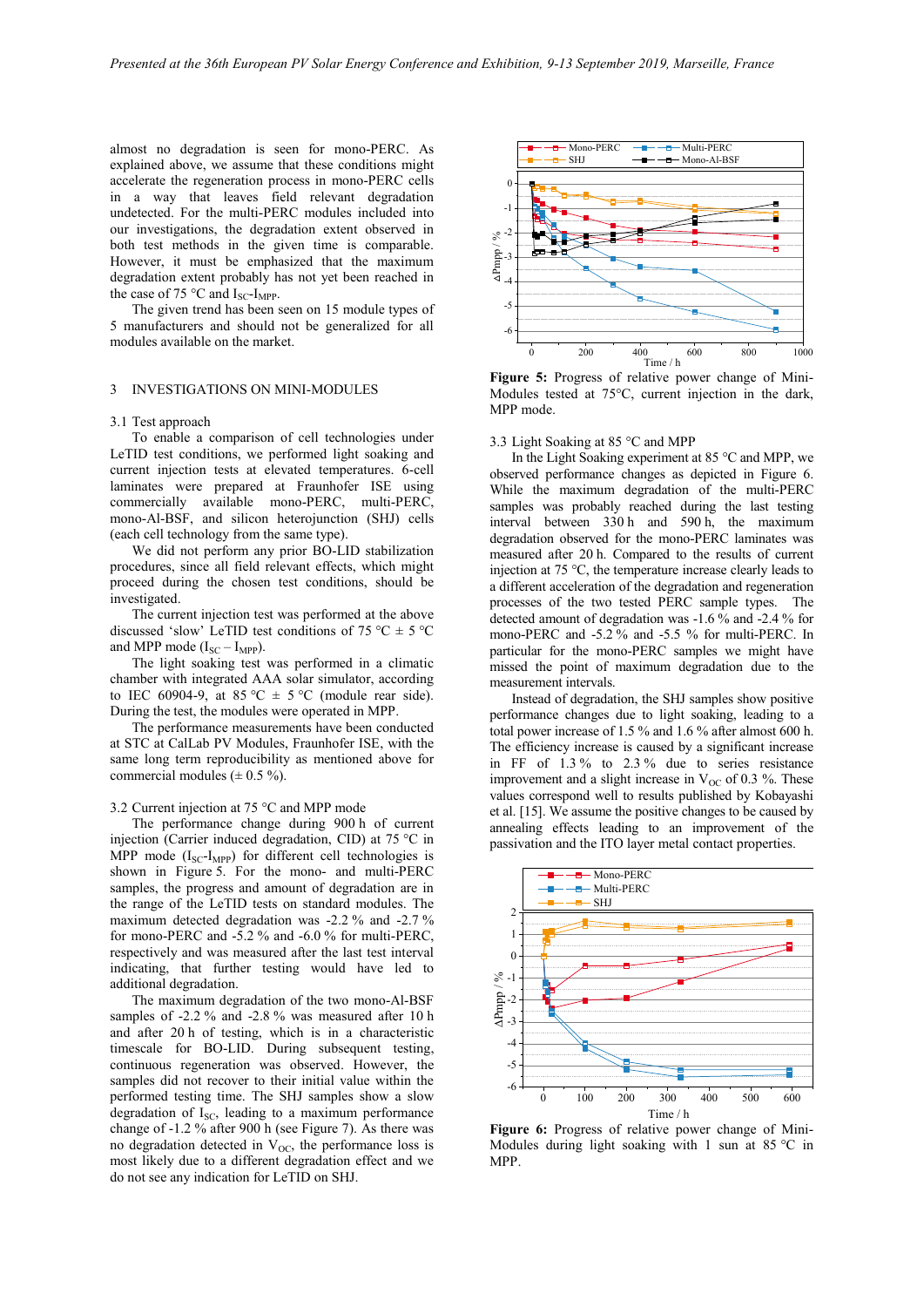### 3.4 Discussion

The relative changes in performance parameters at the measurement of maximum detected degradation or, in case of light soaking on SHJ, after the last test interval, are displayed in Figure 7 for both test procedures. The degradation seen for the Al-BSF samples is assumed to be dominated by BO-LID. The SHJ samples did not show any indications for LeTID, yet, the  $I_{SC}$  degradation seen in the CID test at 75 °C is also observable on one sample under light soaking at 85 °C. During light soaking, the performance change of SHJ is dominated by positive changes in FF and  $V_{OC}$ . In case of the mono-PERC samples, the temperature increase led to acceleration by more than a factor of ten until the maximum power drop. The maximum degradation measured in the light soaking test is slightly beyond the value in the current injection test at 75 °C. This could be due to the intervals between the measurements, or due to the acceleration of the regeneration process. Yet, the values are still in a comparable range. For the tested multi-PERC samples the amount of degradation in both test methods is comparable. The acceleration of degradation and regeneration was significantly lower than for mono-PERC, but still in a range that could shorten testing times by a factor of two.



**Figure 7:** Relative changes in performance parameters at the time of maximum detected degradation, or after the last test interval, if no power degradation was observed (SHJ in light soaking).

# 4 CONCLUSIONS

We compared LeTID test methods and results for various module types. Current injection in MPP mode at 75 °C can detect significant degradation extents for various cell technologies, but the required timescales of several weeks until the maximum degradation is reached are too long for module quality testing. In our experiments, we therefore did not see the beginning of the regeneration phase at these conditions and maximum degradation in significant longer testing time would probably have been higher than the values achieved. Our

results demonstrate that accelerating LeTID test conditions can affect the timescales and observed amount of degradation in diverse module technologies differently. For three Multi-PERC module types tested at Fraunhofer ISE, increasing the temperature and injection level at the same time (85  $\degree$ C and I<sub>MPP</sub>) led to maximum achieved degradation comparable with results generated at 75 °C and  $I_{SC}$ - $I_{MPP}$  but after significantly shorter time. For mono-PERC samples however, we observed that some field relevant degradation remained undetected in the fast LeTID test at 85 °C and  $I_{MPP}$ . One possible explanation is significantly higher acceleration of the regeneration process of the tested mono-PERC modules compared to the multi-PERC modules at higher temperature and injection level.

For one LeTID sensitive cast-mono-PERC type, we observed comparable maximum degradation in both test methods, but with faster degradation and regeneration than seen for other Multi-PERC modules. We conclude, that even among modules categorized as 'multi-PERC', strong variations may occur in temperature or injection level dependency of LeTID. In order to obtain reliable quality test results for different cell technologies in a reasonable time, further optimizations of test conditions are possible.

In LeTID experiments on mini-modules we achieved comparable maximum degradation under current injection and light soaking at different temperatures in MPP mode for one sample type of mono- and multi-PERC, respectively. This approach will be tested with additional module types and compared with an outdoor test in the future.

All indoor testing methods are accelerated tests compared to field behavior. Under real operation conditions, variations of temperature and irradiance can lead to additional effects like recovery at low temperatures [16] and the proceeding of degradation and regeneration highly depends on the location. Test results as achieved on module level in this work therefore mainly aim to be used for module quality evaluation.

Comparing test results of all tested module and minimodule types, we observed a trend that mono-PERC modules show a lower LeTID-sensitivity than LeTID susceptible multi-PERC modules. For multi-PERC, we observed a wide range of different sensitivities. The tested SHJ samples did not show LeTID in our investigations as expected, but positive light soaking effects, that have also been mentioned in literature [15]. Considering the number of tested module types, these results should be viewed as a trend and especially for cast-mono-PERC, also contradicting results are known from literature [1], hence caution must be exercised when our results are generalized.

# 5 ACKNOWLEDGEMENTS

The authors would like to thank Wolfram Kwapil for input and discussions, Georg Mülhöfer and David Hottenrott for experimental help and Dirk Eberlein and Sebastian Neven-du Mont for sample preparation.

Part of this work has been funded by the German Federal Ministry for Economic Affairs and Energy (BMWi) in scope of the project "HJT 4.0" (contract number 0324172B).